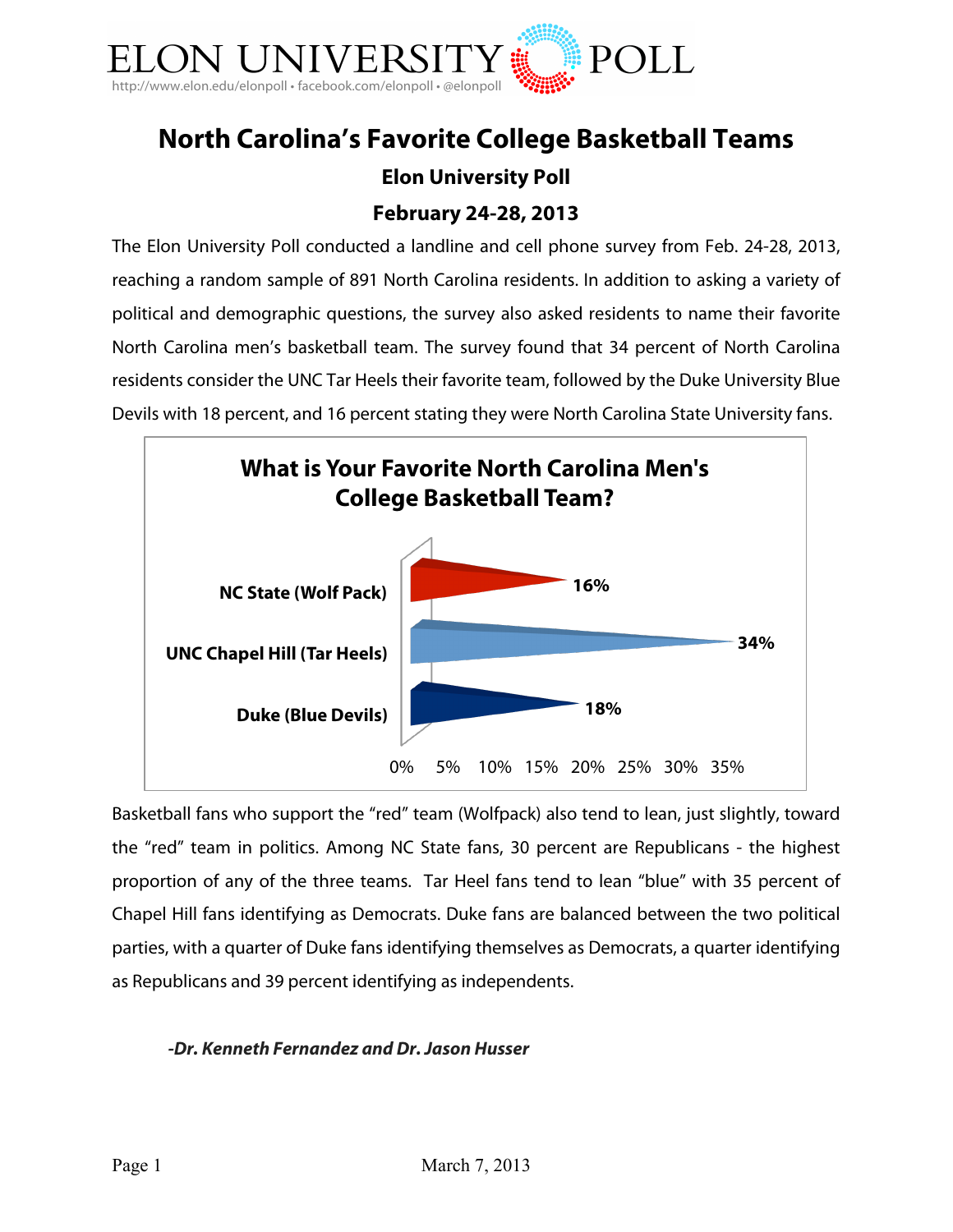

# **What is your favorite North Carolina Men's College Basketball Team?**

## **Table 1: Party ID and Favorite Basketball Team**

|                             | Democrats     | Independents Republicans |    | Don't Know | Total |
|-----------------------------|---------------|--------------------------|----|------------|-------|
|                             | $\frac{0}{0}$ | $\frac{0}{0}$            | %  | 0/2        | $\%$  |
| Duke (Blue Devils)          | 25            | 39                       | 25 |            | 100   |
| UNC Chapel Hill (Tar Heels) | 35            | 34                       |    |            | 100   |
| NC State (Wolf Pack)        | 28            | 32                       | 30 |            | 100   |

#### **Table 2: Gender and Favorite Basketball Team**

|                             | Male | Female | Total |
|-----------------------------|------|--------|-------|
|                             | $\%$ | $\%$   | %     |
| Duke (Blue Devils)          | 44   | 56     | 100   |
| UNC Chapel Hill (Tar Heels) | 52   | 48     | 100   |
| NC State (Wolf Pack)        |      | 48     | 100   |

#### **Table 3: Age and Favorite Basketball Team**

|                             | $18 - 30$ | $31 - 40$ | 41-50 | 51-65 | $65+$ | Total |
|-----------------------------|-----------|-----------|-------|-------|-------|-------|
|                             | $\%$      | %         | %     | %     | %     | $\%$  |
| Duke (Blue Devils)          | 26        |           |       | 26    | 14    | 100   |
| UNC Chapel Hill (Tar Heels) | 26        | 21        | 19    |       | 13    | 100   |
| NC State (Wolf Pack)        |           |           | 18    | 28    | 14    | 100   |

# **Table 4: Income and Favorite Basketball Team**

|                                       | Less than<br>\$25,000<br>% | $$25,000$ to<br>\$50,000<br>% | \$50,000 to<br>\$75,000<br>$\%$ | More than<br>\$75,000<br>$\%$ | Total<br>$\%$ |
|---------------------------------------|----------------------------|-------------------------------|---------------------------------|-------------------------------|---------------|
| Duke (Blue Devils)                    | 10                         | 28                            | 21                              | 41                            | 100           |
| <b>UNC Chapel Hill</b><br>(Tar Heels) | 22                         | 25                            | 21                              | 32                            | 100           |
| NC State (Wolf Pack)                  | 15                         | 21                            | 19                              | 45                            | 100           |